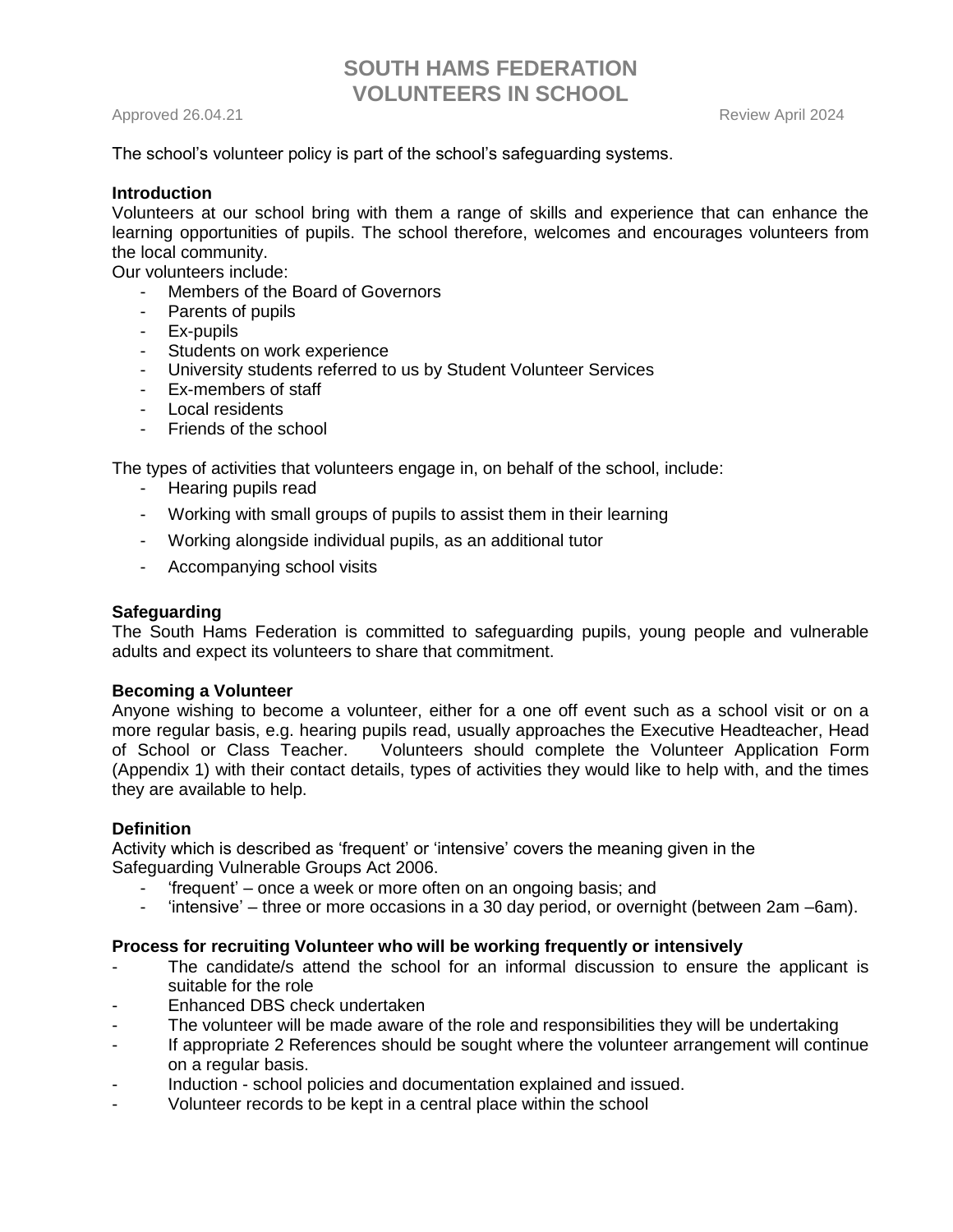Approved 26.04.21 Review April 2024

Before starting to help in a school, a volunteer should complete the Volunteer Agreement (Appendix 2), which sets out the school's expectations of its volunteer and to confirm they have received a copy of this Agreement. The school will seek DBS clearance for a volunteer before they are left unsupervised with any pupils. This is not required where a volunteer is engaged in a 'one-off' activity**.** 

#### **Our School Aims**

All adults / young people who work in our school, whether a paid member of staff, or a volunteer are expected to work and behave in such a way as to actively promote our school aims and educational purpose.

#### **Confidentiality**

Volunteers in school are bound by a code of confidentiality. Any concerns that volunteers have about the pupils they work with/come into contact with should be voiced with the designated supervisor and NOT with the parents of the child/persons.

Volunteers who are concerned about anything in the school, which may affect their work should raise the matter with the Head of School or Executive Headteacher or appropriate senior member of staff. Any information gained at the school about a child or adult should remain confidential.

#### **GDPR - May 2018**

Schools hold a lot of personal data about pupils, employees, governors, visitors and parents/carers. We therefore have a duty to handle this information fairly, lawfully and securely, in line with the GDPR. Should a volunteer become aware of a personal data breach (confidentiality breach, integrity breach or availability breach), they should let the Head of School or School Administrator know as soon as possible and request an Investigation Form to complete who will inform the Data Protection Officer.

### **Supervision**

All volunteers work under the supervision of a teacher or full time member of staff. Teachers retain ultimate responsibility for pupils at all times, including the pupils' behaviour and the activity they are undertaking. Volunteers should have clear guidance from the designated supervisor as to how an activity is carried out/what the expected outcome of an activity is. In the event of any query/problem regarding the pupil's understanding of a task, behaviour or their welfare, volunteers must seek further advice/guidance from their designated supervisor.

#### **Health & Safety**

The school has a Health & Safety Policy and this is made available to volunteers working in the school. An appropriate member of staff will ensure that volunteers are clear about emergency procedures (e.g. Fire Alarm Evacuation) and about any safety aspects associated with particular tasks (e.g. using equipment/accompanying pupils on visits). Volunteers need to exercise due care and attention and report any obvious hazards or concerns to the Head of School or Executive Headteacher.

### **Child Protection**

The welfare of our pupils is paramount. To ensure the safety of our pupils, we adopt the following procedures:

- All volunteers are given a copy of the Volunteer Policy and asked to sign a Volunteer Agreement (Appendix 2)
- All of our volunteers must have been cleared by the Disclosure and Barring Service (DBS).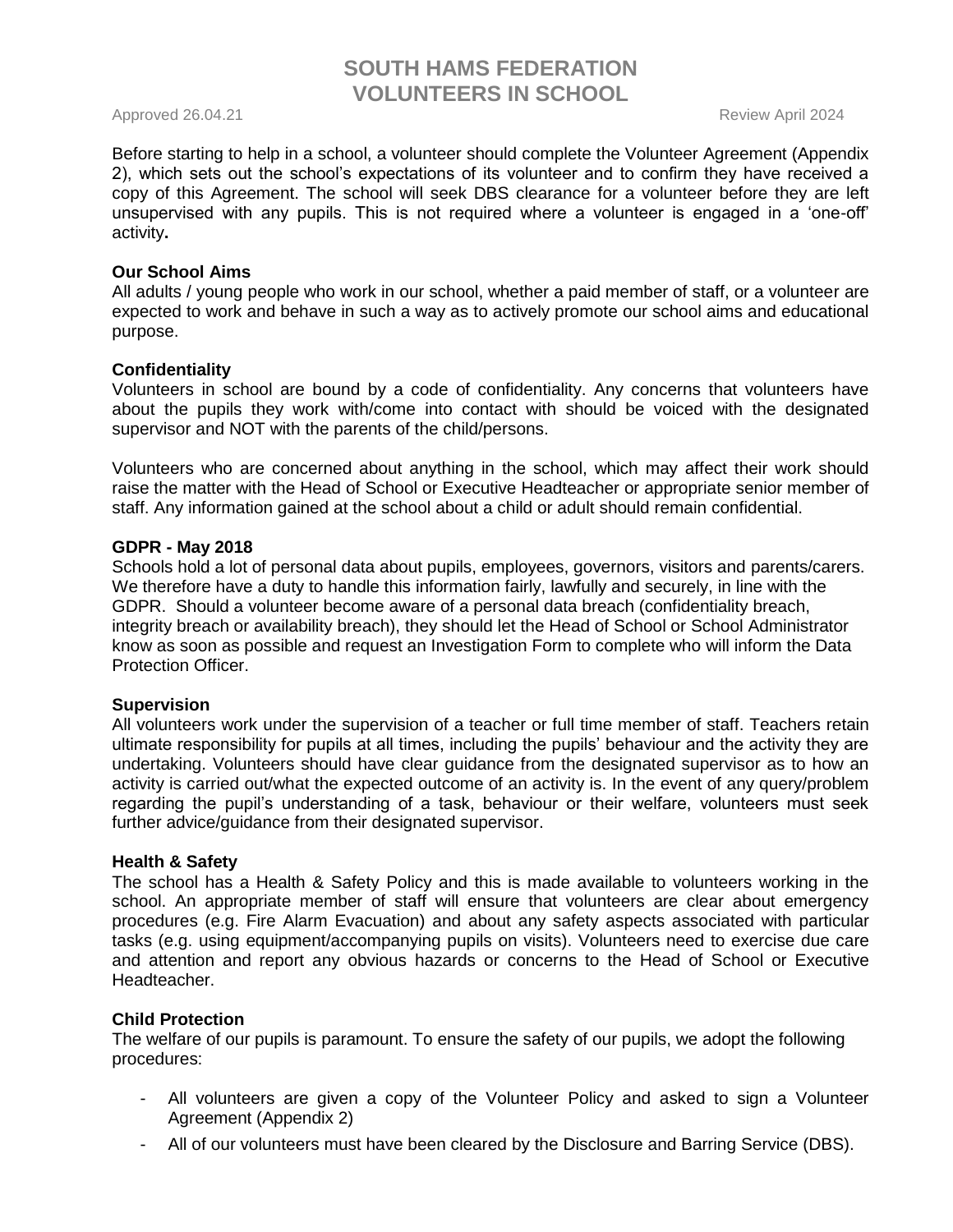- Where a volunteer is engaged in a 'one-off' activity e.g. helping supervise a group of pupils as part of a class visit, no formal checks are required. However, such volunteers, who will be under the constant supervision of school staff.
- Volunteer drivers must complete a **"**Use of Parents or Volunteers Cars to assist with transporting children on school activities" Form **.**
- Any concerns a volunteer has, about child protection issues, should be referred to the designated supervisor, Head of School or Executive Headteacher.
- A copy of the Child Protection and Safeguarding Policy is available on the schools website.

#### **Complaints**

Any complaint is made about a volunteer will be referred to the Executive Headteacher, Head of School or appropriate senior member of staff, for investigation. Any complaints made by a volunteer will be dealt with in the same way.

The Headteacher or designated member of staff reserves the right to take the following action-

- To speak with a volunteer about a breach of the Volunteer Agreement and seek
- reassurance that this will not happen again
- Offer an alternative placement for a volunteer, e.g. helping with another activity or in
- another class
- Based upon the facts identified in the investigation it may be necessary for the School to inform the volunteer that the school no longer wishes to use them
- Provide the volunteer with a copy of the school's full Complaints Procedure

#### **Monitoring and Review**

This policy will be approved by the Governing Body and will be regularly reviewed and updated.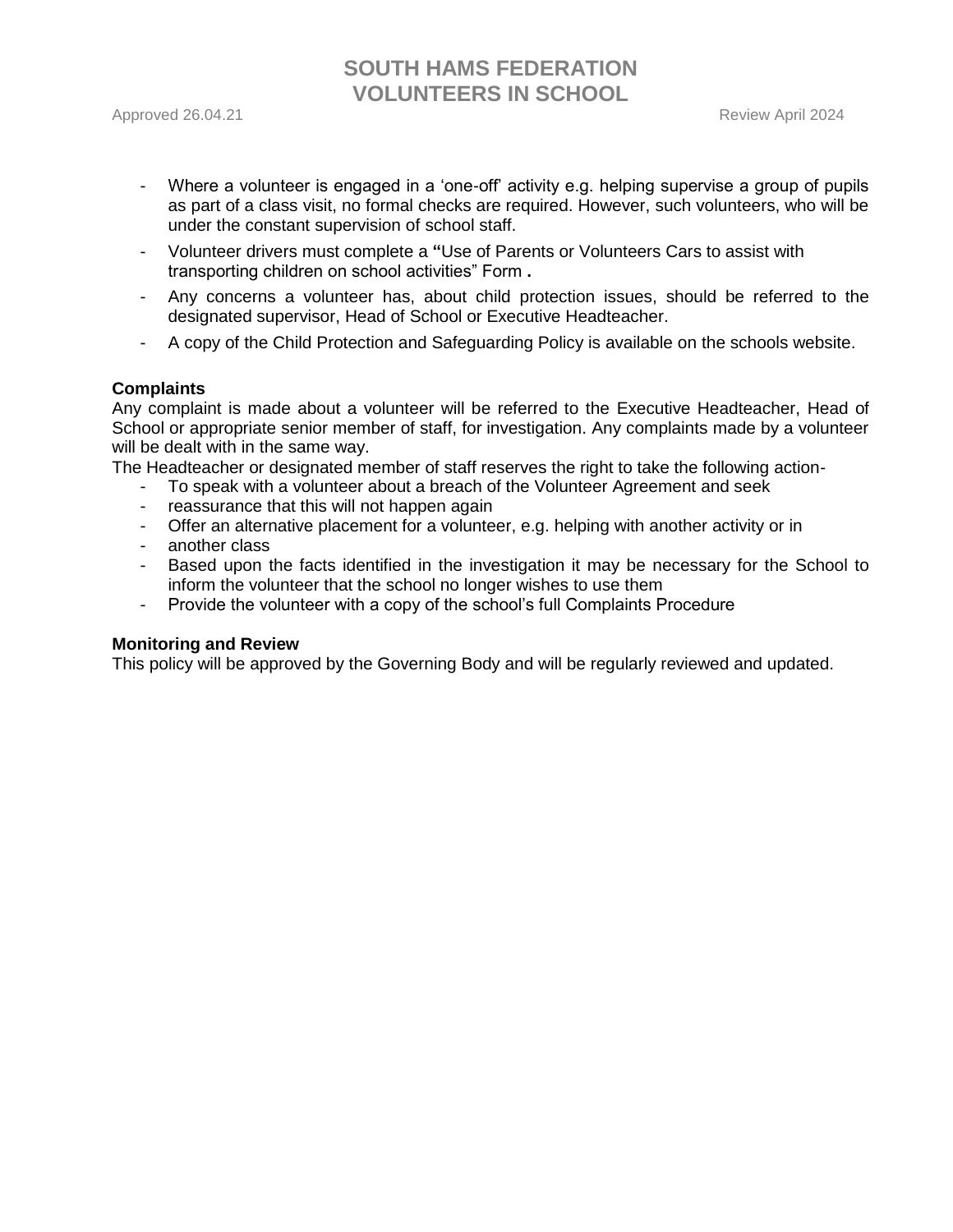Approved 26.04.21 **Approved 26.04.21** Approved 26.04.21

#### APPENDIX 1

## **VOLUNTEER APPLICATION FORM – FOR NEW VOLUNTEER**

Name of Volunteer:

First Name………………………….…………Surname………………………………………………

Date of Birth:……………………………………

Address: …………………………………………………………………………

……………………………………………………………………………………………………

Postcode……………………………….

Phone: Home…………………… ……………………Mobile ……………………………………………….

Email Address:………………………………………………………………………………………………….

What activities/ areas of the school's work would you like to help with? (If you are a student please include details of your course/placement requirements)

Are there any particular age groups/classes you would like to work with? (If you have relatives in school please give details of their year groups/classes).

Do you have any disabilities/other needs we need to take into account or adjustments we need to make to allow you to work as a Volunteer in School(please give details – continue overleaf if necessary)?

**Privacy Notice**

The information you provide will be used for the purposes of Stokenham Area Primary School. We will not use or share your information for any other purpose unless we have your<br>consent, or the law allows us to do so. We are our Pupil Privacy Notice and for any further queries please email us at : stokenham@southhamsfed

#### **Thank you for taking time to complete this Volunteer Application Form**

Please hand it to the School Office, marked for the attention of the School Administrator. Your offer of help is greatly appreciated and we will be in touch as soon as possible.